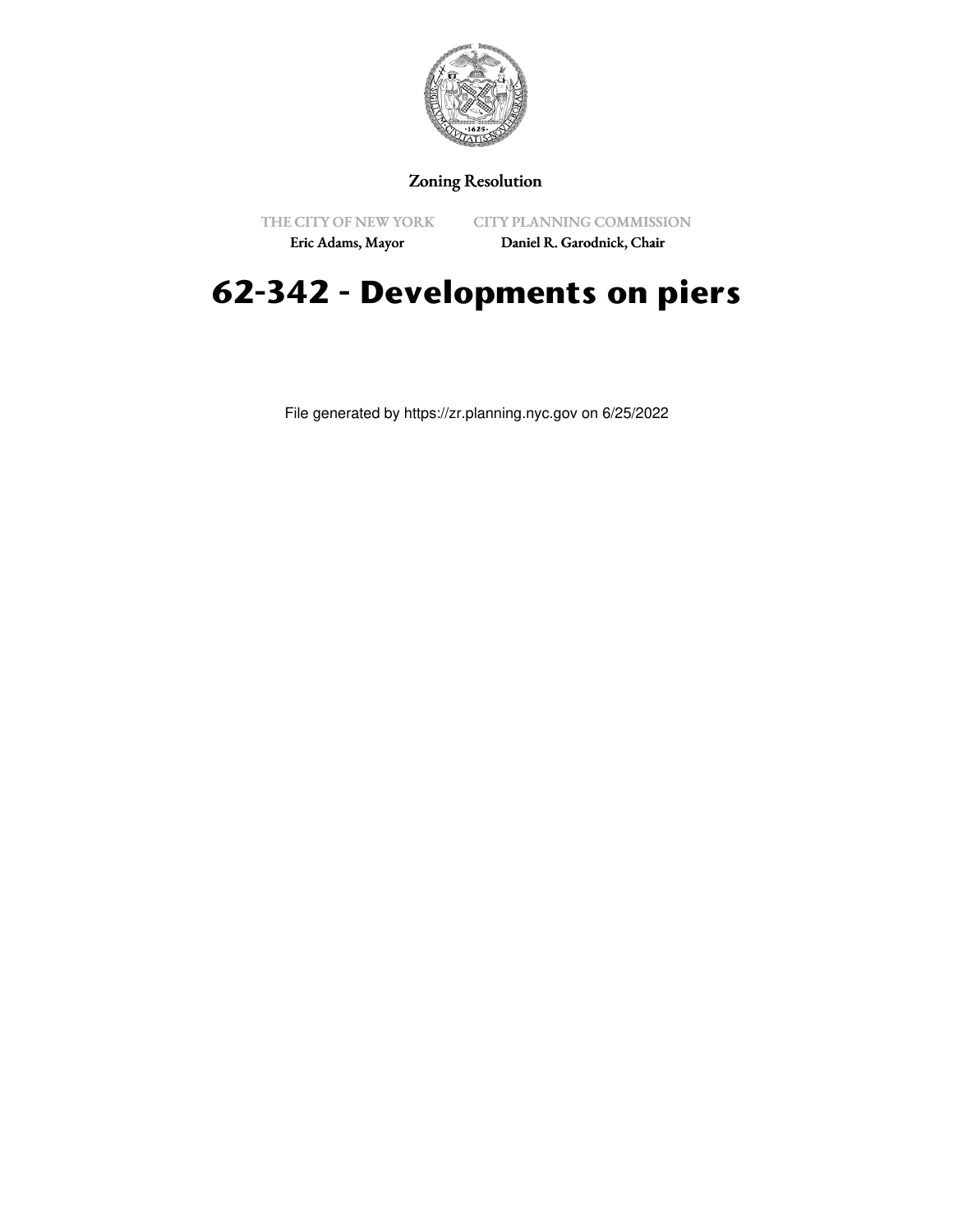## **62-342 - Developments on piers**

## LAST AMENDED 2/2/2011

In all districts, the underlying height and setback regulations shall be inapplicable to #developments# on #piers#. In lieu thereof, the provisions of this Section shall apply.

The #base plane# of a #pier# shall be the elevation of the finished surface of the #pier#, below which no portion of a #building or other structure# penetrates, except for the supporting structure, plumbing or utility lines. In the event portions of a #pier# have different surface elevations, the surface elevation of at least 50 percent of the #pier# shall be used to establish the #base plane#.

The height of all #buildings or other structures# on #piers# shall be measured from the #base plane#. For #buildings# with pitched roofs, maximum #building# height shall be measured to the midpoint of such pitched roof.

The obstructions permitted pursuant to Sections 23-62, 24-51, 33-42 or 43-42 shall apply. In addition, a dormer may penetrate a required setback area above a height of 30 feet provided the aggregate width of dormers on any given #building# wall does not exceed 50 percent of the width of such #building# wall.

(a) Height and setback regulations on #piers#

The height of a #building or other structure# on a #pier# shall not exceed 30 feet. However, where a setback at least 15 feet deep is provided, the maximum height of a #building or other structure# shall be 40 feet. Such required setback shall be provided at a minimum height of 25 feet and a maximum height of 30 feet, and may be reduced to 10 feet in depth along any portion of the #building or other structure# fronting on an open area of the #pier# having a dimension of at least 40 feet measured perpendicular to such fronting portion. In addition, wind energy systems shall be allowed, provided such a system does not exceed a height of 85 feet, as measured from the base plane to the highest point of the wind turbine assembly or, when located above a roof of the #building#, a height of 55 feet, as measured to the highest point of the wind turbine assembly, whichever is higher.

(b) #Building# width and spacing regulations on #piers#

The maximum length or width of any #building or other structure# on a #pier# shall be 200 feet. The provisions of Section 23-70 (MINIMUM REQUIRED DISTANCE BETWEEN TWO OR MORE BUILDINGS ON A SINGLE ZONING LOT) shall be inapplicable on #piers#. In lieu thereof, the minimum distance on a #pier# between any two #buildings or other structures# that do not #abut# shall be 100 feet. However, such limitations shall not apply to any #building or other structure#, no portion of which exceeds 30 feet in height.

Permitted obstructions above the #base plane# within such required open areas between #buildings or other structures# shall be limited to those allowed above the lowest level of a #visual corridor# pursuant to Section 62-513 (Permitted obstructions in visual corridors), except that freestanding #accessory# #buildings or other structures# shall also be permitted provided they do not exceed a height of 30 feet and a total area, in aggregate, of 900 square feet. A minimum spacing of 15 feet shall be provided between such #accessory# #buildings or other structures# and any other #building or other structure# on the #pier#.

(c) Modification of #pier# #bulk# regulations

Modification of the regulations of this Section involving the height and setback or width and spacing of #buildings or other structures# on #piers# shall only be allowed by special permit of the City Planning Commission pursuant to